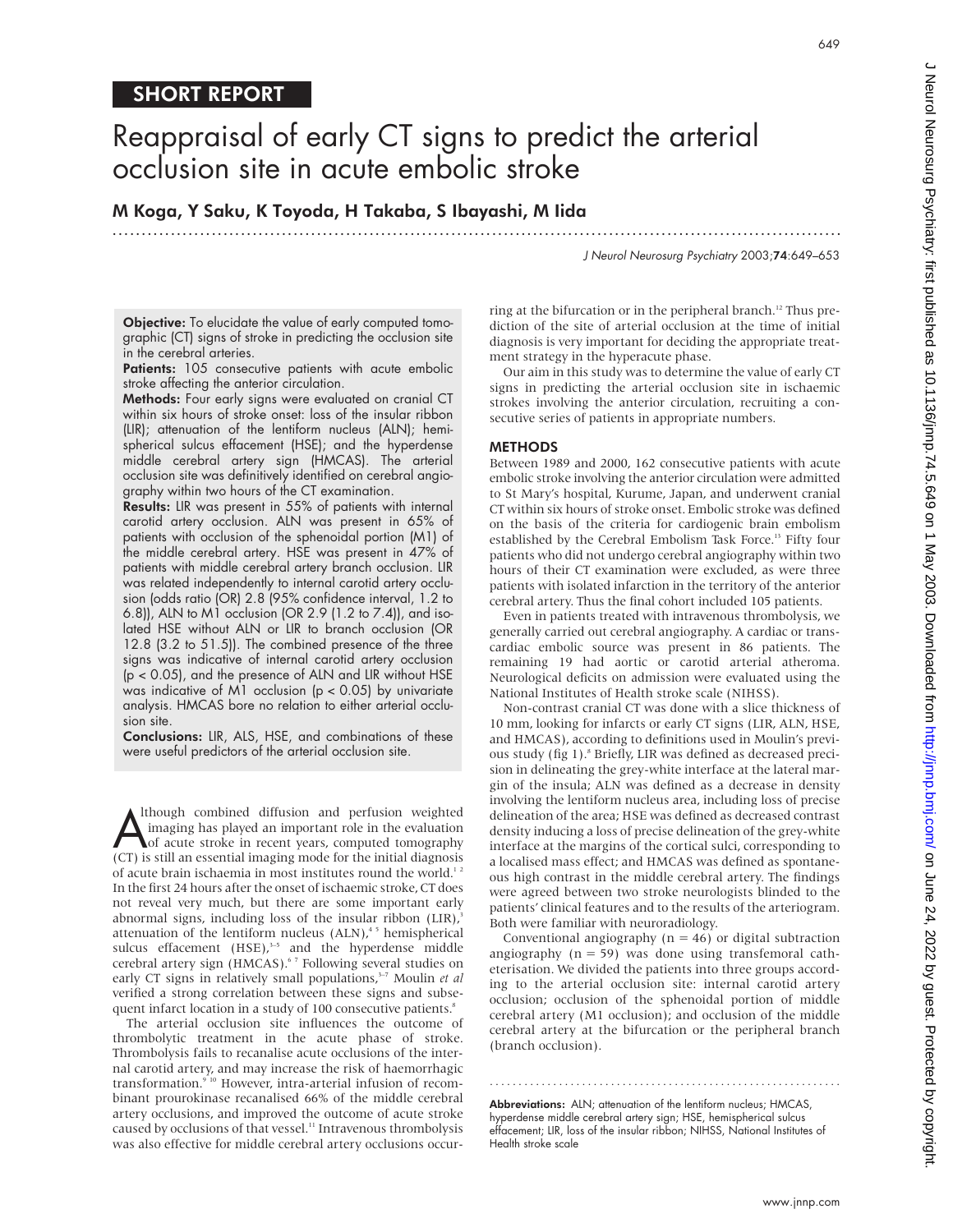

Figure 1 (A) Non-contrast brain computed tomography (CT) of a patient with embolic occlusion of the left internal carotid artery 2.5 hours after onset, showing loss of the insular ribbon (LIR, white arrow), attenuation of the lentiform nucleus (ALN, white arrowhead), hemispherical sulcus effacement (HSE, black arrowheads). (B) Non-contrast brain CT of a patient with embolic occlusion of the sphenoidal portion (M1) of left middle cerebral artery three hours after onset, showing ALN (white arrowhead). (C) Non-contrast brain CT of a patient with embolic occlusion of right M1 1.5 hours after onset, showing the hyperdense middle cerebral artery sign (HMCAS, white arrow).

Thrombolytic treatment was given to some patients within six hours of stroke onset.

We evaluated the following three indicators of therapeutic outcome in the patients: complete or partial recanalisation of the occluded artery documented on angiography one hour after thrombolysis; symptomatic or asymptomatic haemorrhagic transformation of the infarct documented on CT during the hospital admission; and modified Rankin scale score four weeks after stroke onset.

## **Statistics**

Data are presented as mean (SD). In the univariate analysis, categorical variables were compared by the  $\chi^2$  test, continuous variables by an unpaired Student *t* test, and scoring variables by the Mann–Whitney U test. Multivariate analysis was done by logistic regression to identify the predictor variables for each arterial occlusion site. Differences were considered significant at a probability (p) value of  $< 0.05$ .

#### RESULTS

Sixty two men and 43 women aged 66 (10) years (range 42 to 80) were studied. Median NIHSS score on admission was 16 (range 3 to 30).

CT was undertaken at a mean of 112 (63) minutes (range 13 to 357) after stroke onset. ALN, LIR, or HSE, each indicating parenchymatous ischaemia, was present in 65 patients (62%). The prevalence of each of these three signs and their combinations is shown in table 1. HMCAS was present in 27 patients (26%), 23 of whom also had early parenchymatous signs. A fresh brain infarct was present in two patients (2%) and old infarcts in 32 (30.5%).

Angiography was done at a mean of 210 (68) minutes (range 55 to 410) after stroke onset (99 (48) minutes after CT). Internal carotid artery occlusion was present in 29 patients (28%), M1 occlusion in 34 (32%), and branch occlusion in 38 (36%).

LIR was the most frequent sign in patients with internal carotid artery occlusions (sensitivity 55%), ALN in those with

| the site of arterial occlusion |                |            |                 |                            |                           |                         |
|--------------------------------|----------------|------------|-----------------|----------------------------|---------------------------|-------------------------|
| Sign                           | n              | Prevalence | ICA<br>$(n=29)$ | M <sub>1</sub><br>$(n=34)$ | <b>Branch</b><br>$(n=38)$ | No occlusion<br>$(n=4)$ |
| LIR, ALN, or HSE               | 65             | 62%        | 18 (62%)        | 25 (74%)                   | 22 (58%)                  | $\mathbf 0$             |
| lir                            | 39             | 37%        | 16 (55%)        | 16 (47%)                   | 7 (18%)                   | $\mathbf 0$             |
| <b>ALN</b>                     | 43             | 41%        | 15 (52%)        | 22 (65%)                   | 6(16%)                    | $\mathbf 0$             |
| <b>HSE</b>                     | 43             | 41%        | 12(41%)         | 13 (38%)                   | 18 (47%)                  | $\mathbf 0$             |
| $LIR + ALN + HSE$              | 20             | 19%        | 10(34%)         | 8(24%)                     | 2(5%)                     | 0                       |
| $LIR + ALN$                    | 14             | 13%        | $3(10\%)$       | 8(24%)                     | 3(8%)                     | 0                       |
| $LIR + HSE$                    | 3              | 3%         | 2(7%)           | $\Omega$                   | 1(3%)                     | 0                       |
| $ALN + HSE$                    | 3              | 3%         | 0               | 2(6%)                      | 1(3%)                     | 0                       |
| <b>Isolated LIR</b>            | $\overline{2}$ | 2%         | 1(3%)           | $\Omega$                   | 1(3%)                     | 0                       |
| <b>Isolated ALN</b>            | 6              | 6%         | 2(7%)           | 4 (12%)                    | 0(%)                      | 0                       |
| <b>Isolated HSE</b>            | 17             | 16%        | 0               | 3(9%)                      | 14 (37%)                  | $\mathbf 0$             |
| <b>HMCAS</b>                   | 27             | 26%        | 10(34%)         | 11 (32%)                   | 6(16%)                    | $\Omega$                |
| No sign                        | 36             | 34%        | 10 (34%)        | 8(24%)                     | 14 (37%)                  | 4 (100%)                |

Table 1 Prevalence of early comuted tomographic signs and their association with the site of arterial occlusion

Percentages in parentheses indicate sensitivity of early CT sign in each arterial occlusion group. ALN, attenuation of the lentiform nucleus; branch, middle cerebral artery branch occlusion; CT, computed tomography; HMCAS, hyperdense middle cerebral artery sign; HSE, hemispherical sulcus effacement; ICA, internal carotid artery; LIR, loss of insular ribbon; M1, sphenoidal portion of the middle cerebral artery.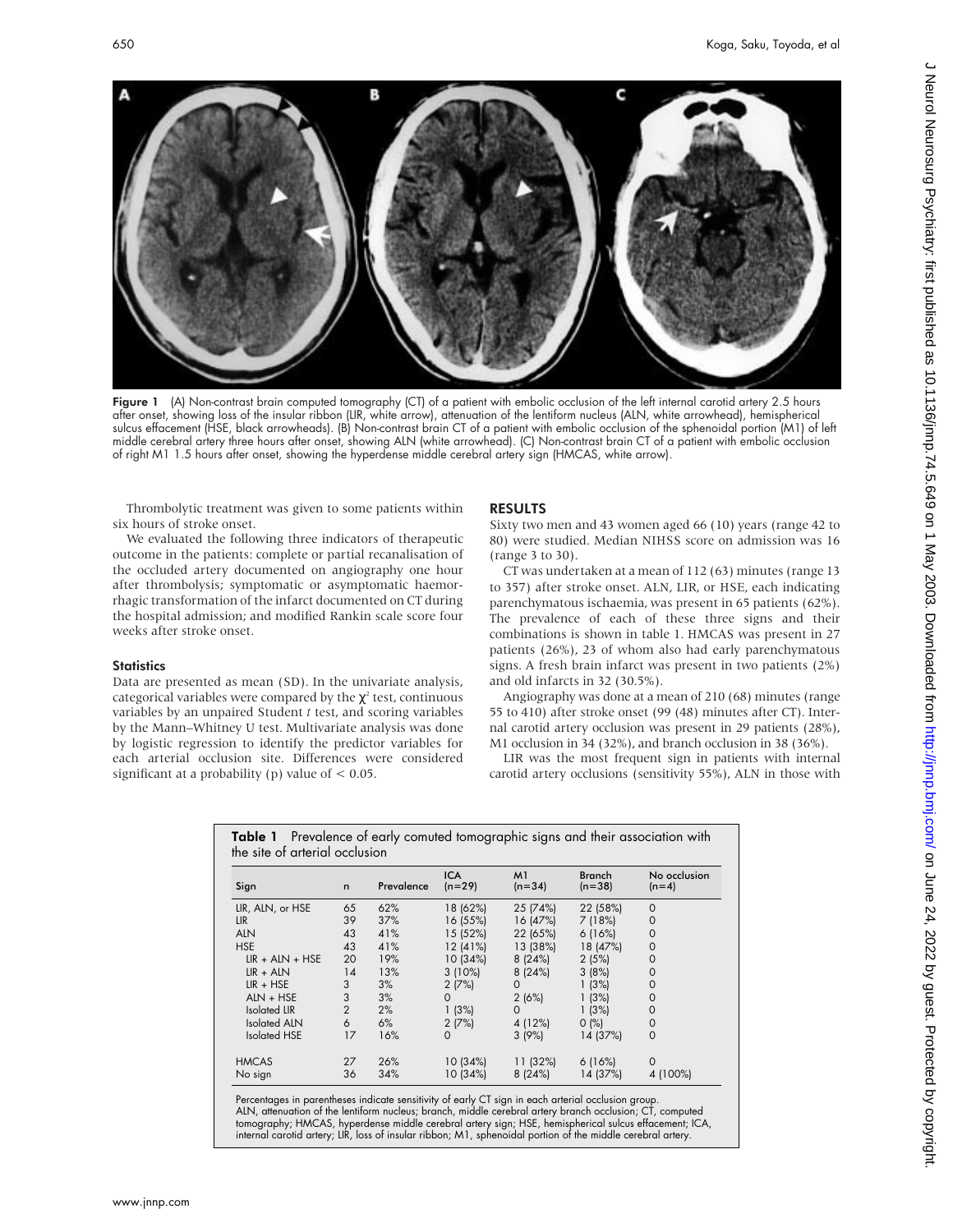| Table 2             | Predictive factors for arterial occlusion site |             |                         |                                 |                                       |
|---------------------|------------------------------------------------|-------------|-------------------------|---------------------------------|---------------------------------------|
|                     | Sensitivity                                    | Specificity | Accuracy                | Univariate<br>analysis, p value | Multivariate analysis,<br>OR (95% CI) |
|                     |                                                |             | <b>ICA</b> occlusion    |                                 |                                       |
| Age $\geq 65$ years | 69%                                            | 34%         | 44%                     | NS                              |                                       |
| Male                | 59%                                            | 41%         | 46%                     | <b>NS</b>                       |                                       |
| $NIHSS \ge 16$      | 62%                                            | 47%         | 51%                     | <b>NS</b>                       |                                       |
| <b>LIR</b>          | 55%                                            | 70%         | 66%                     | < 0.05                          | 2.8 (1.2 to 6.8) <sup>†</sup>         |
| <b>ALN</b>          | 52%                                            | 63%         | 60%                     | <b>NS</b>                       |                                       |
| <b>HSE</b>          | 41%                                            | 59%         | 54%                     | <b>NS</b>                       |                                       |
| $LIR+ALN+HSE$       | 35%                                            | 87%         | 72%                     | < 0.05                          |                                       |
| $LIR+ALN$           | 10%                                            | 86%         | 65%                     | <b>NS</b>                       |                                       |
| <b>Isolated HSE</b> | 0%                                             | 78%         | 56%                     | $<0.005*$                       |                                       |
| <b>HMCAS</b>        | 35%                                            | 78%         | 66%                     | NS                              |                                       |
|                     |                                                |             | M1 occlusion            |                                 |                                       |
| Age $\geq 65$ years | 62%                                            | 31%         | 41%                     | <b>NS</b>                       |                                       |
| Male                | 62%                                            | 42%         | 49%                     | <b>NS</b>                       |                                       |
| NIHSS $\ge 16$      | 79%                                            | 56%         | 64%                     | < 0.001                         | 3.4 (1.2 to 9.4) <sup>†</sup>         |
| <b>LIR</b>          | 47%                                            | 68%         | 61%                     | <b>NS</b>                       |                                       |
| <b>ALN</b>          | 65%                                            | 70%         | 69%                     | < 0.001                         | 2.9 (1.2 to 7.4) <sup>†</sup>         |
| <b>HSE</b>          | 38%                                            | 58%         | 51%                     | <b>NS</b>                       |                                       |
| LIR+ALN+HSE         | 24%                                            | 83%         | 64%                     | <b>NS</b>                       |                                       |
| $LIR+ALN$           | 24%                                            | 92%         | 70%                     | < 0.05                          |                                       |
| <b>Isolated HSE</b> | 9%                                             | 80%         | 57%                     | NS                              |                                       |
| <b>HMCAS</b>        | 32%                                            | 78%         | 63%                     | <b>NS</b>                       |                                       |
|                     |                                                |             | <b>Branch occlusion</b> |                                 |                                       |
| Age $\geq 65$ years | 71%                                            | 36%         | 49%                     | NS                              |                                       |
| Male                | 58%                                            | 40%         | 47%                     | <b>NS</b>                       |                                       |
| NIHSS < 16          | 66%                                            | 67%         | 67%                     | < 0.005                         | 5.0 (1.6 to 10.0) <sup>†</sup>        |
| <b>LIR</b>          | 18%                                            | 52%         | 40%                     | $< 0.005*$                      |                                       |
| <b>ALN</b>          | 16%                                            | 45%         | 34%                     | $<0.0001*$                      |                                       |
| <b>HSE</b>          | 47%                                            | 63%         | 57%                     | NS                              |                                       |
| $LIR+ALN+HSE$       | 5%                                             | 73%         | 49%                     | $< 0.01*$                       |                                       |
| LIR+ALN             | 8%                                             | 84%         | 56%                     | <b>NS</b>                       |                                       |
| <b>Isolated HSE</b> | 37%                                            | 96%         | 74%                     |                                 |                                       |
|                     |                                                |             |                         | < 0.0001                        | 12.8 (3.2 to 51.5)‡                   |
| <b>HMCAS</b>        | 16%                                            | 69%         | 50%                     | NS                              | -                                     |

\*Significantly lower than the other occlusion groups.

†p < 0.05, ‡p < 0.0005.

Variables in bold have significance.

ALN, attenuation of the lentiform nucleus; branch, middle cerebral artery branch occlusion; HMCAS,

hyperdense middle cerebral artery sign; HSE, hemispherical sulcus effacement; ICA, internal carotid artery; LIR, loss of insular ribbon; M1, sphenoidal portion of the middle cerebral artery; NIHSS, National Institutes of

Health stroke scale.

M1 occlusions (sensitivity 65%), and HSE in those with branch occlusions (sensitivity 47%). Among combinations of these three signs, LIR+ALN+HSE seemed to indicate internal carotid artery occlusion (34%) or M1 occlusion (24%), LIR+ALN to indicate M1 occlusion (24%), and isolated HSE without LIR or ALN to indicate branch occlusion (37%). HMCAS seemed to indicate internal carotid artery occlusion (34%) or M1 occlusion (32%).

Possible predictive factors for arterial occlusion site were identified by univariate analysis for age, sex, NIHSS score, and the presence of each of the early signs alone or in combination (table 2). After multivariate analysis using the factors as independent variables, LIR was related independently to internal carotid artery occlusion (odds ratio (OR), 2.8 (95% confidence interval (CI), 1.2 to 6.8)); NIHSS score  $\geq$  16 (OR 3.4 (1.2 to 9.4)) and ALN (OR 2.9 (1.2 to 7.4)) to M1 occlusion; and NIHSS score < 16 (OR 5.0 (1.6 to 10.0)) and isolated HSE (OR 12.8 (3.2 to 51.5)) to branch occlusion. HMCAS, either alone or in combination with other signs, was not an independent indicator of any arterial occlusion site.

Thrombolytic treatment during the hyperacute stage of stroke was given in 81 patients, 52 intra-arterially and 29 intravenously; 25 were given tissue plasminogen activator (tPA) and 56 were given urokinase. Among these treated patients, 34 (42%) showed recanalisation of the occluded artery, 44 (54%) showed haemorrhagic infarction, and 29 (36%) showed good functional prognosis corresponding to a

modified Rankin scale score of between 0 and 2. Arterial recanalisation was documented less often in patients with than without LIR ( $p < 0.03$ , table 3). Haemorrhagic infarction was more often found in patients with LIR ( $p < 0.03$ ), ALN  $(p < 0.02)$ , HMCAS  $(p < 0.05)$ , or combinations of these signs  $(p < 0.02)$  than in patients without those signs. None of the CT signs was significantly correlated with good functional prognosis. The site of arterial occlusion in these 81 patients was internal carotid artery in 18 (62% of all patients with internal carotid artery occlusion), M1 in 32 (94%), and the middle cerebral artery branch in 31 (82%). Arterial recanalisation was documented in 22% of patients with internal carotid artery occlusion, in 44% of those with M1 occlusion, and in 52% of those with branch occlusion ( $p > 0.1$ ); haemorrhagic infarction occurred in 72%, 69%, and 29%, respectively  $(p < 0.001)$ ; a good functional outcome was likely in 11%, 41%, and 45%, respectively ( $p < 0.05$ ).

### **DISCUSSION**

This is the first study on early CT signs as predictors of the arterial occlusion site in embolic stroke using a relatively large population. All parenchymatous signs and their combinations were useful for predicting internal carotid artery, M1, or branch occlusions. Our results assessing the vascular lesions causing infarction make a good contrast with those of Moulin *et al*, <sup>8</sup> who assessed subsequent infarcts.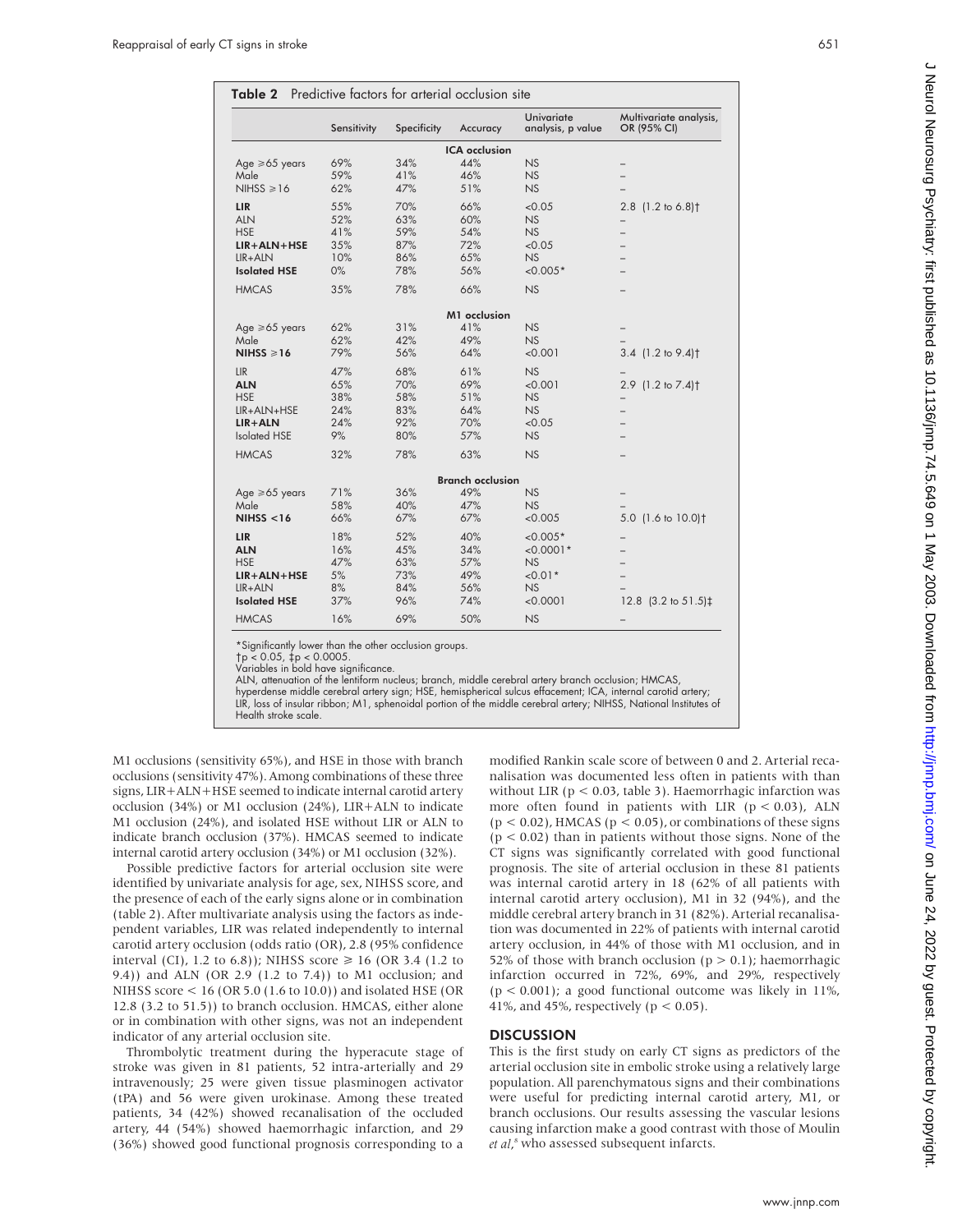| Early CT signs<br>n |    |                               | Haemorrhagic infarction  |                      |
|---------------------|----|-------------------------------|--------------------------|----------------------|
|                     |    | Recanalisation ( $n=34$ )     | $(n=44)$                 | $mRS$ 0-2 ( $n=29$ ) |
| LIR.                |    | 31 $24\%$ v 49% (p < 0.03)    | 50% v 24% ( $p < 0.03$ ) | 28% v 44% (NS)       |
| <b>ALN</b>          |    | 36 32% v 53% (0.05 < p < 0.1) | 57% v 30% (p < 0.02)     | 38% v 48% (NS)       |
| <b>HSE</b>          | 36 | 47% v 37% (NS)                | 52% v 35% (NS)           | 45% v 44% (NS)       |
| LIR, ALN, or HSE    |    | 53 38% v 50% (NS)             | 64% v 36% (p < 0.02)     | 36% v 36% (NS)       |
| <b>HMCAS</b>        | 27 | 32% v 46% (NS)                | $36\%$ v $16\%$ (<0.05)  | 21% v 31% (NS)       |

Percentage of each therapeutic outcome between patients with and without CT signs.

ALN, attenuation of the lentiform nucleus; CT, computed tomography; HMCAS, hyperdense middle cerebral artery sign; HSE, hemispherical sulcus effacement; LIR, loss of insular ribbon; mRS, modified Rankin scale.

## Loss of insular ribbon

The strong correlation between LIR and internal carotid artery occlusion in our present study is not in agreement with the suggestion in the original study<sup>3</sup> that LIR might result from middle cerebral artery occlusion distal to the lateral striate arteries. In contrast, the dominant appearance of extended infarcts in the middle cerebral artery territory in patients with LIR in Moulin's later study $^8$  appears to support our results to some extent. LIR hardly ever appeared alone in the present study, and more than half the patients with LIR also had ALN and HSE. The concomitant presence of these three signs also seemed to indicate internal carotid artery occlusion. After the European cooperative acute stroke study (ECASS) trial first indicated that hypoattenuation in more than 33% of the middle cerebral artery territory was a predictor of fatal outcome with thrombolytic treatment,<sup>14</sup> subsequent studies stressed this major early finding and paid little attention to LIR.<sup>2 15 16</sup> In contrast, the rt-PA stroke study group of the National Institute of Neurological Disorders and Stroke (NINDS) indicated that patients treated with tPA had a favourable outcome even if they had hypoattenuation in more than 33% of the middle cerebral artery territory.<sup>17</sup> Thus the diagnostic significance of this major early finding in relation to the use of thrombolysis is in dispute. Based on the present results, a combination of LIR and > 33% hypoattenuation of the middle cerebral artery territory may be a promising warning sign against the use of thrombolysis.

## Attenuation of the lentiform nucleus

In the original studies, $45$  all the acute stroke patients with angiographically proven internal carotid artery or M1 occlusion had ALN, presumably because the lentiform nucleus is fed by lenticulostriate arteries from M1 without collateral flow from cortical anastomoses. In the present study, ALN was also highly predictive of M1 occlusion, but was not present in all patients with this type of lesion. This might reflect the timing of CT. The presence of ALN in 16% of patients with branch occlusions appeared to result from variation in the lenticulostriate arteries, which arise from the middle cerebral artery branch in around 20% of cases.<sup>18</sup>

#### Hemispherical sulcus effacement

In contrast to LIR or ALN, HSE reflects cortical ischemia. Isolated HSE without LIR or ALN was highly indicative of branch occlusion in this study, and of a partial superficial infarct in the middle cerebral artery territory in the previous study.<sup>8</sup> Thus isolated HSE in stroke patients seems to be a good indication for intravenous thrombolysis.<sup>12</sup>

#### **Treatment**

Thrombolytic treatment was selected on the basis of the angiographic findings in this study. Many patients with internal carotid artery occlusion did not undergo thrombolysis. In spite of this selection bias, there were some interesting correlations between early CT signs and therapeutic outcome. Patients with LIR had poor arterial recanalisation, presumably because patients with internal carotid artery occlusion have a

poor recanalisation rate and LIR has a strong correlation with internal carotid artery occlusion. Patients with HSE did not often have haemorrhagic infarction, presumably because patients with branch occlusion also did not often have haemorrhagic infarction, and HSE was strongly correlated with branch occlusion. The relatively small patient population related to the above mentioned selection bias may be the reason why early CT signs did not predict functional outcome in the chronic stage.

## Limitations

Patients with high NIHSS scores on admission often failed to get their angiography within two hours after CT and so were excluded from the study. Internal carotid artery occlusion might well be the leading vascular lesion in these excluded patients, because this often causes large and fatal infarction in the middle cerebral artery territory.<sup>19</sup> Thus the exclusion of such patients may have affected our results with respect to internal carotid artery occlusion. The strong correlation of a high NIHSS score with M1 occlusion, but not with internal carotid artery occlusion, seems be a reflection of this possible bias. Another limitation of our results was that the sensitivity of each early ischaemic sign is rather low. In practical clinical situations, combining the information obtained from CT with, for example, carotid ultrasonography seems to be important for decisions about treatment in acute stroke. The CT analysts in this study were stroke specialists who were familiar with neuroradiology. However, even for experienced stroke specialists, there is considerable lack of agreement in recognising and qualifying the early CT changes.<sup>20</sup> Improvements in diagnostic methods for identifying early CT signs are expected. Finally, we should bear in mind that CT equipment upgrades over the 11 year period of the study may have introduced some differences in image quality that could have influenced our results.

## Conclusions

A combination of early parenchymatous CT signs is important in predicting the arterial occlusion site in the acute stage of ischaemic stroke.

#### .....................

## Authors' affiliations

M Koga, Y Saku, H Takaba, Division of Cerebrovascular Disorders, St Mary's Hospital, Kurume, Fukuoka, Japan S Ibayashi, M Iida, Department of Medicine and Clinical Science,

Graduate School of Medical Sciences, Kyushu University, Fukuoka K Toyoda, Department of Cerebrovascular Disease, National Kyushu Medical Centre, Fukuoka

Competing interests: none declared

Correspondence to: Dr Kazunori Toyoda, Department of Cerebrovascular Disease, National Kyushu Medical Centre, 1-8-1 Jigyohama, Chuo-ku, Fukuoka 810-8563, Japan; toyoda@ qmed.hosp.go.jp

Received 26 April 2002 In revised form 9 October 2002 Accepted 15 January 2003